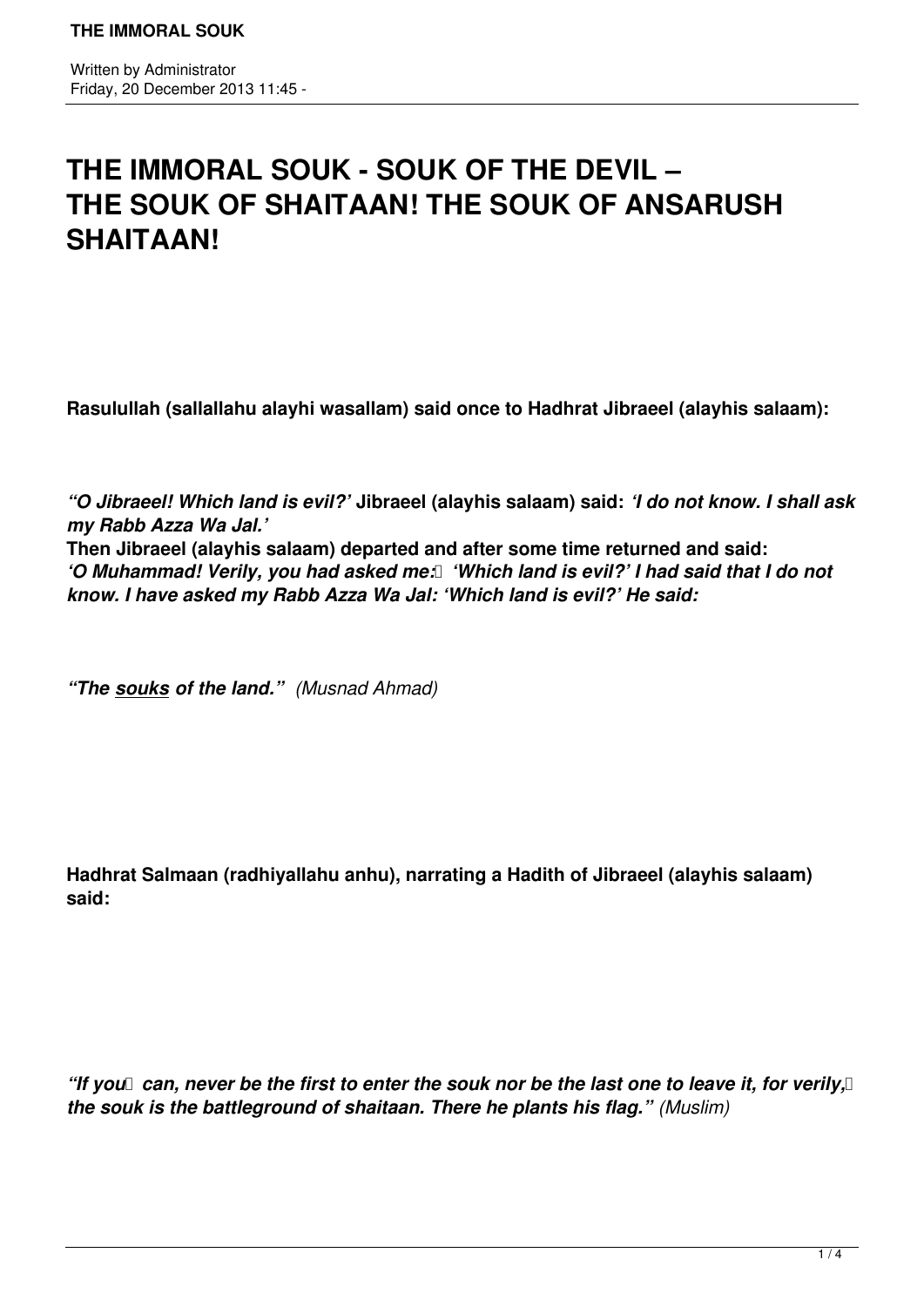**In his** *Ihyaaul Uloom,* **Imaam Ghazaali (rahmatullah alayh) says:** *"Muaaz Bin Jabal (radhiyallahu anhu) and Abdullah Bin Umar (radhiyallahu anhu) narrated: "Verily, Iblees says to his son Zalnabur: 'Approach the people of the souks. Adorn for them lies, oaths, fraud, deception and abuse of trust, and be with the one who is the first to enter (the souk) and the last to leave from the souk." (Ihyaaul Uloom)*

**In another Hadith Rasulullah (sallallahu alayhi wasallam) said that the worst of places are the** *souks***. On the occasion when Iblees was expelled from the heaven he supplicated to Allah Ta'ala for venues which could be the gathering places for the shayaateen. Allah Ta'ala informed him that his places of meeting will be the** *souks***.**

There are many Ahaadith which speak disparagingly of *souks* (market places, shopping centres, malls, and the like). The severe criticism in these narrations applies to such souks which are **halaal** where people are constrained by circumstances to be present to conduct trade and commerce which is halaal. The advice of the Deen is that one's presence in a legitimate *souk* should be restricted to the degree of need. But when the *souk*  itself is an immoral, obscene, haraam carnival event, then presence in such an abode of shaitaan is haraam.

The *souk* which Ansarush Shaitaan (Helpers of Iblees) have arranged for 20 December 2013 is one of the worst evils ever organized in the Muslim community of this country. It is a haraam carnival of the accursed Iblees. The Devil's Souk will be polluted by music, immoral singers, adulterous intermingling of sexes, singing by men and women, doling out haraam prizes for haraam singing by men and women who come within the Shariah; concept of zina.

According to Ansarush Shaitaan: *"…the souk is a dynamic marketing environment".* But according to the Shariah this vile *souk*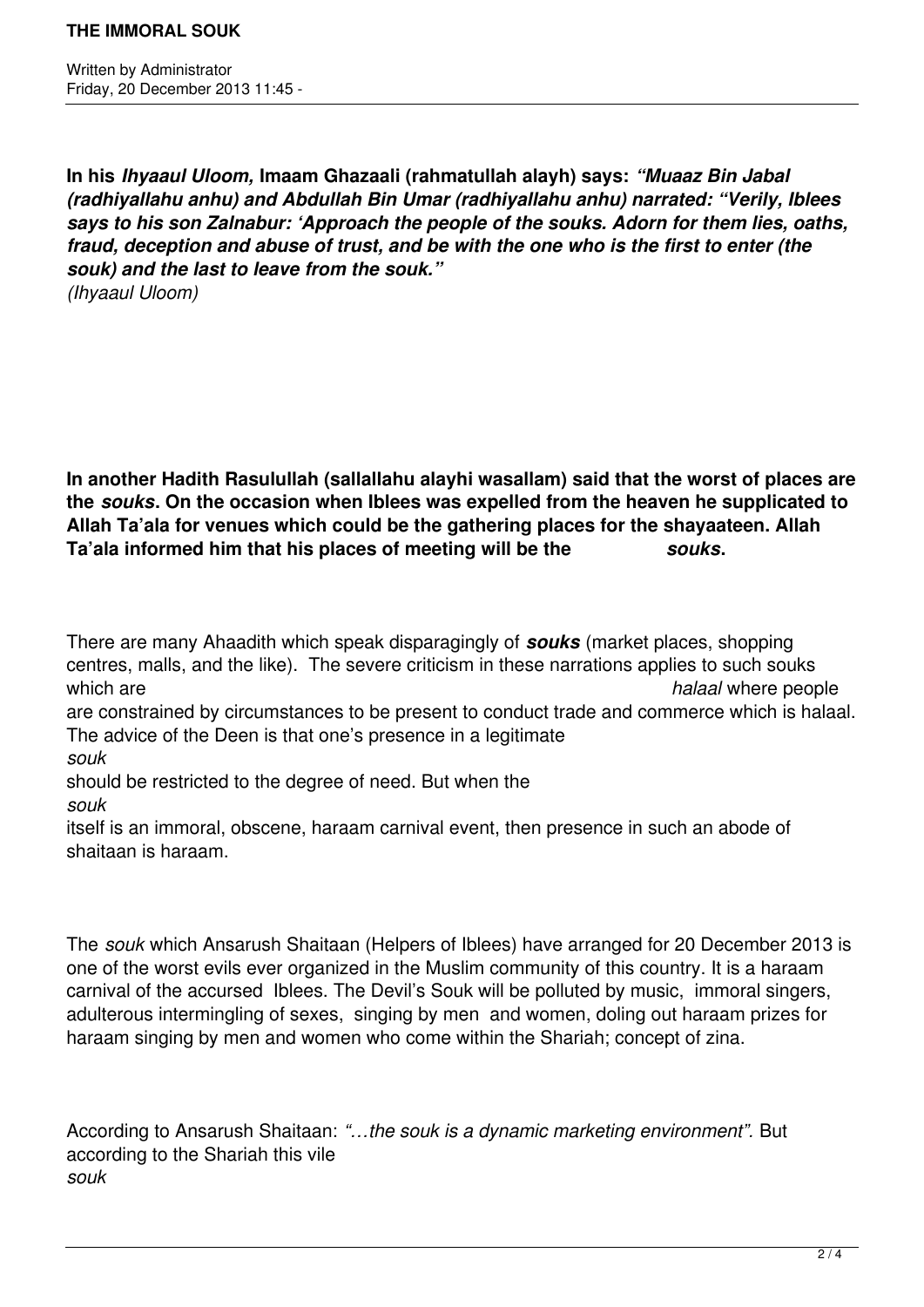## **THE IMMORAL SOUK**

Written by Administrator Friday, 20 December 2013 11:45 -

is a dynamic shaitaani environment – an ideal haraam carnival event inviting the evil participants to Jahannum.

There is no longer any shame left in 'Muslims' aligned to these types of obscene satanic events and functions. Major sins are flagrantly advertised as if they are virtues. Thus the Devil's Helpers shamelessly advertising their vile fisq and fujoor say:

*"Waahid Nasheeds in conjunction with Al-Ansaar Foundation brings to you the first ever Souk Superstar Competition 2013 with prizes.....Do you think you have the voice (i.e. Sautush Shaitaan – the Voice of Shaitaan – The Majlis) and skills to be the first Souk Superstar? Anyone of any age can enter. The categories are Male Solo, Female Solo, Groups/Bands and Beatboxers."*

All acts of fisq and fujoor inspired by Iblees La-een!!! What has happened to Muslims to have degenerated to this absolutely low ebb of immorality and obscenity? These are glaring Signs of the Impending Divine Chastisement which overhangs us like a dark cloud.

A large or the major portion of the blame for the rot and immorality of the community lies at the door of the Ulama who have become *"Dumb Devils"* for not only their silence in the face of gross and flagrant fisq and fujoor, but for also condoning the evil with their association, fraternizing and socializing with the elements of immorality who are the Helpers of Shaitaan. In order to ensure smiles, donations and gifts, the Ulama are either condoning the satanic, immoral *souk* of Ansaarush Shaitaan, or maintaining silence despite being aware of the fact that this evil

*souk* 

is worst than a brothel. Rasulullah's message and warning for these silent Ulama are:

"He who remains silent with regard to the Hagg is A DUMB DEVIL."